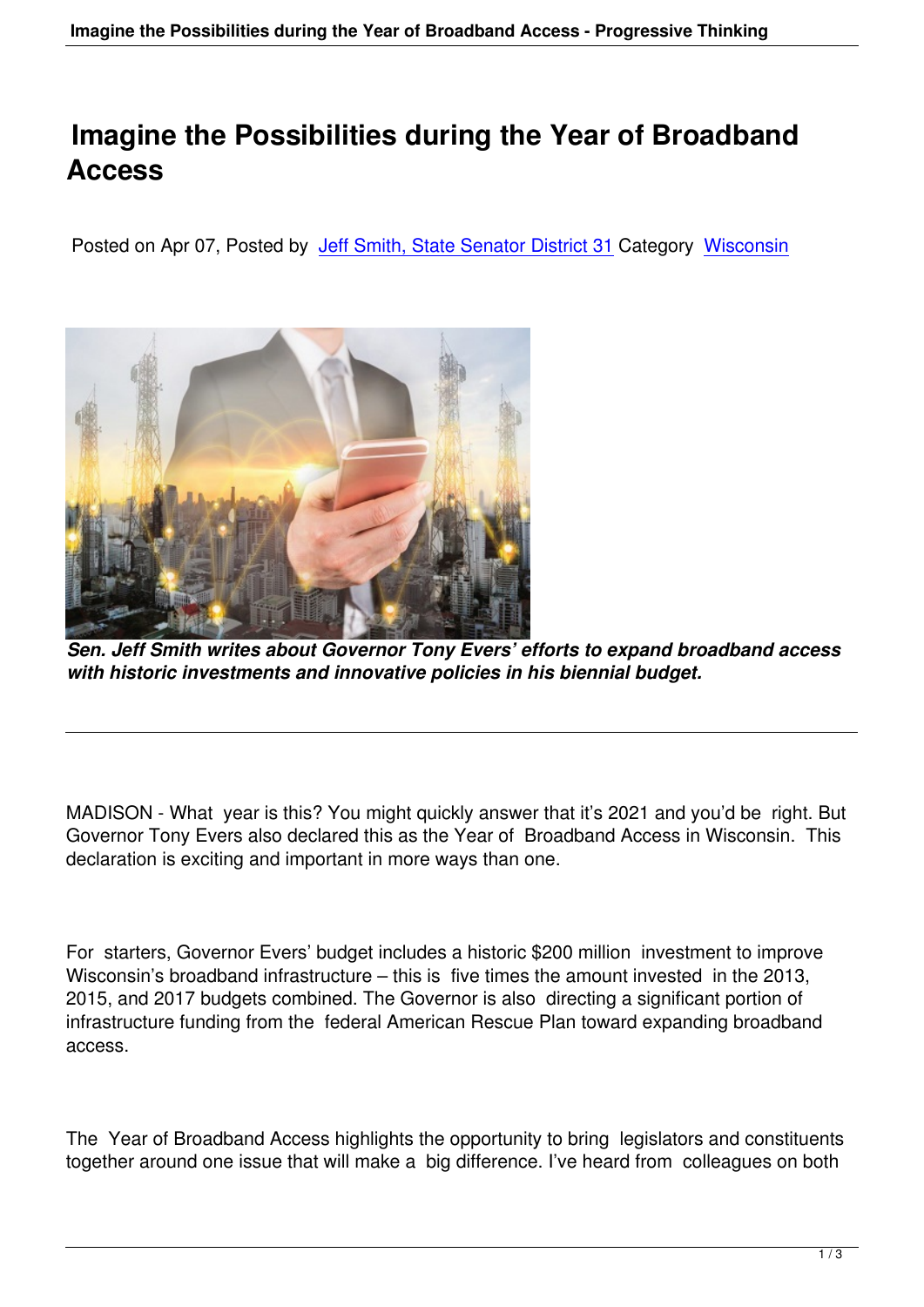sides of the aisle that this must get done. I've heard from my Republican colleagues that they like the ideas I proposed last session. Now, this is something to build on. We may find that we can actually get things done if we work together on this important project.

Governor Evers' recent budget listening session on bolstering Wisconsin's infrastructure reminded so many of us why we must focus our efforts on expanding broadband. The Federal Communications Commission reports that there are more than 430,000 people in rural Wisconsin who lack access to high-speed internet; this is about 25% of our rural population. I'd even say it's much higher than that if they're relying on what Internet Service Providers (ISP) are reporting. One of the biggest problems is the questionable mapping based on census blocks. If an ISP reports that one house or business in a census block has access, then the entire census block is counted as having access. This is why I've been pushing for honest mapping and greater accountability.



We also need the Legislature to remove roadblocks for municipalities to expand broadband. Current law prohibits municipalities from offering internet access without having an ISP providing it. This is problematic because private services need to show a profit and they're not interested in rural areas with low population density. The Governor borrowed an idea from my Better Broadband legislative package by removing this restriction, so municipalities who aren't currently served could make the investment to provide broadband to their residents. As I've suggested over and over, municipal governments don't want to get in the business of managing this service, but they could own the fiber that an ISP leases to become that provider.

Wisconsin currently has a broadband expansion grant program, which provides funding for projects in underserved and unserved areas. It's woefully underfunded though, and provides just enough to expand access at a snail's pace. In the last budget cycle the Legislature invested \$54 million for this program. In his budget, Governor Evers proposes directing nearly \$150 million into the grant program.